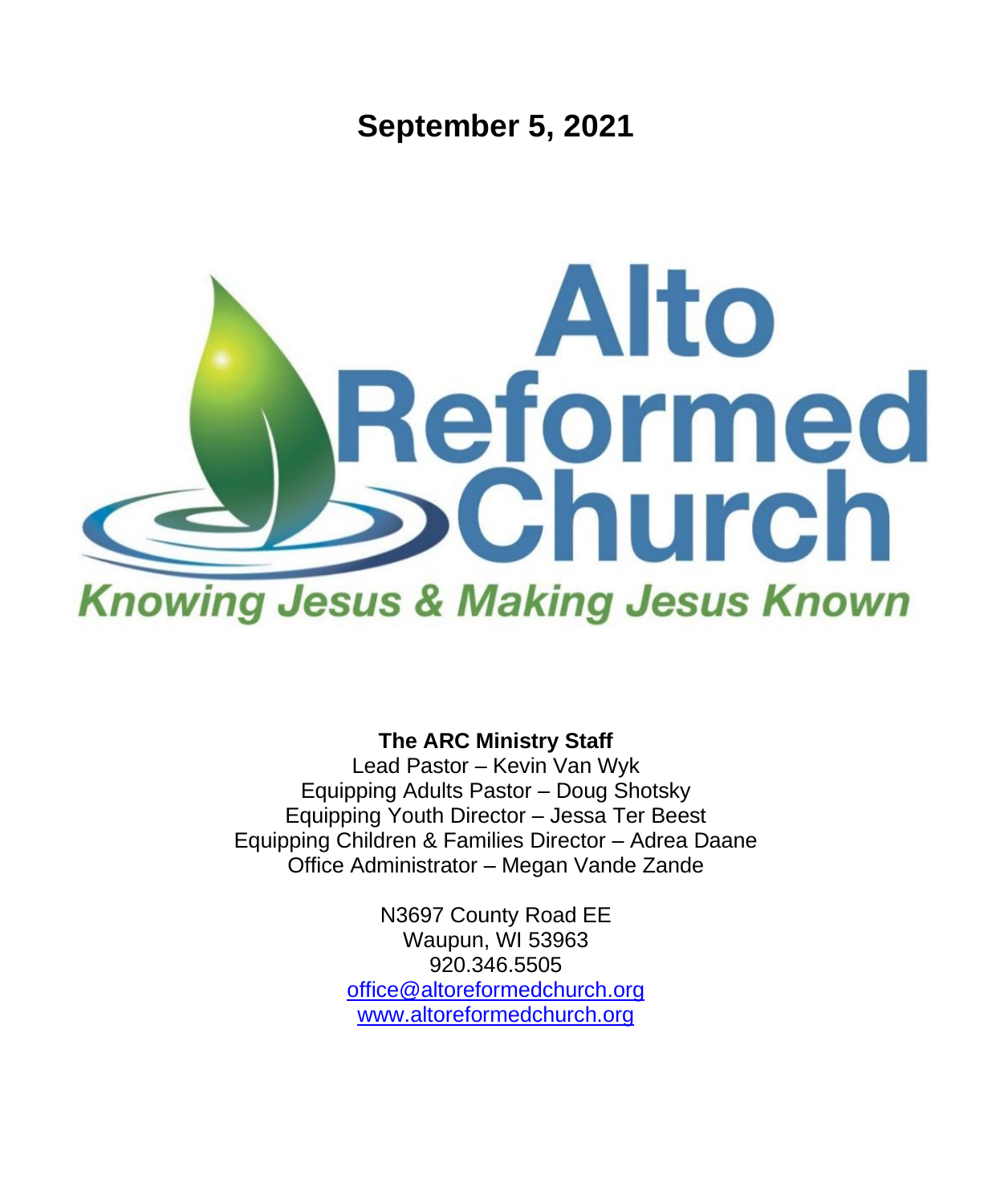### **We Approach God**

Welcome & Announcements

Men's Chorus – "On the Jericho Road"

Praise Singing

"Amazing Grace, My Chains are Gone"

"'Tis So Sweet to Trust in Jesus" Hymn #440

Missionary Update – Bob Abel with Remember Nhu Congregational Prayer

## **We Hear God's Word**

Children's Message – Abby Pluim

Message – Who Gets an Invite? Focused Hospitality (Part 2) Scripture – 3 John

## **We Respond to God**

Prayer "Hymn of Heaven"

**Blessing** 

# *Memory Verse for Sept 8th*

And we know that in all things God works for the good of those who love him, who have been called according to his purpose. – Romans 8:28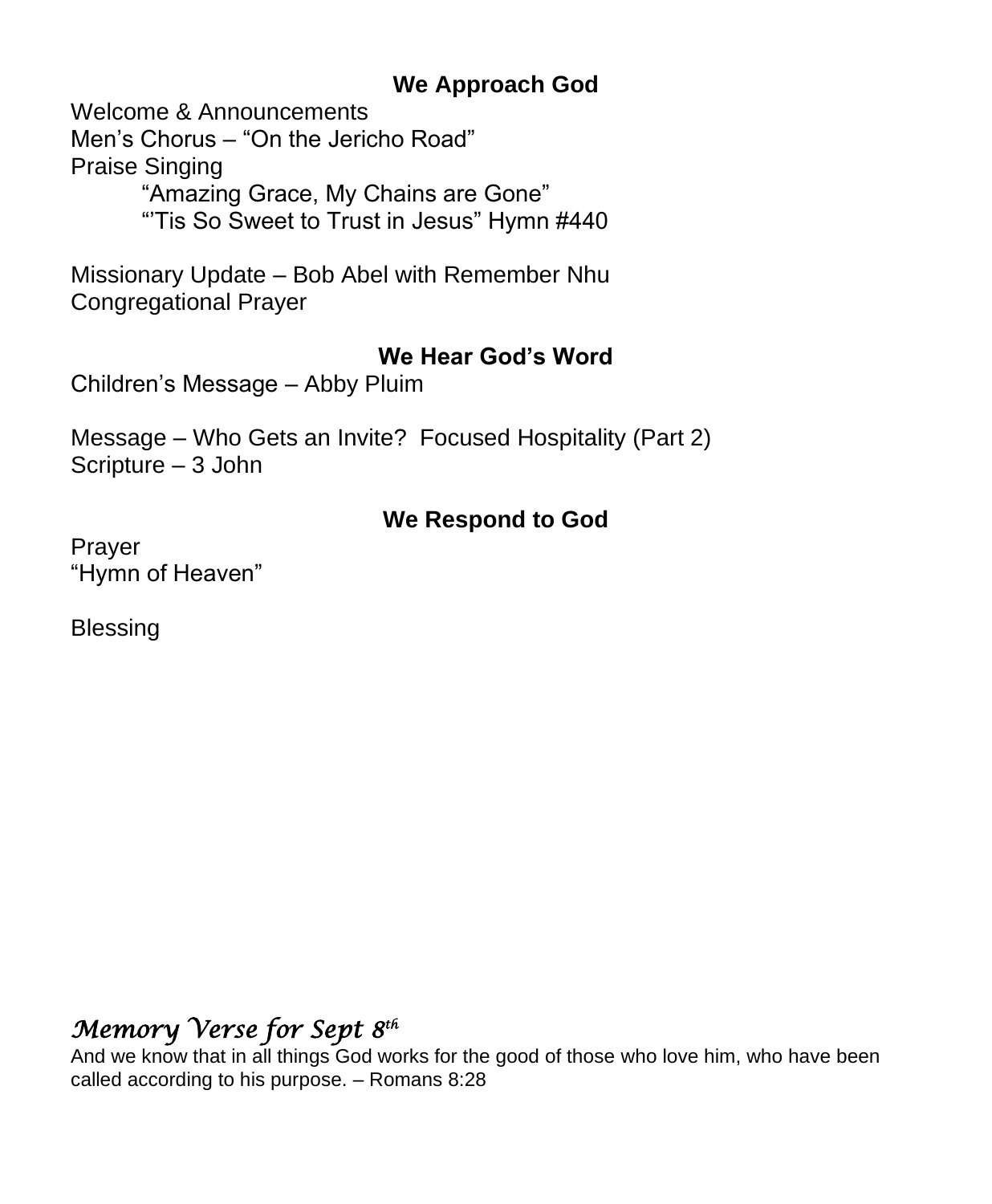# Minor Letters Major Messages

#### **John 3 - Who Gets an Invite? Focused Hospitality**

#### **THE CHALLENGE: Focused Hospitality = \_\_\_\_\_\_\_\_\_\_ Godly Leaders**

#### **What makes a Godly Leader?**

A. Faithfully walking in \_\_\_\_\_\_\_\_\_\_\_\_\_\_ (vs.3-4)

B. Faithfully \_\_\_\_\_\_\_\_\_\_\_\_\_\_\_\_ others (vs. 5-6)

C. Earning a Great \_\_\_\_\_\_\_\_\_\_\_ (vs. 3,12)

**What does John mean by hospitality and worthy manner? (vs. 6-8)**

#### **APPLICATION: Focused Hospitality**

#### **PRACTICAL NEXT STEPS: How should we support godly leaders?**

- 1. \_\_\_\_\_\_\_\_\_ godly leaders
- 2. \_\_\_\_\_\_\_\_\_\_\_/nominate godly leaders!
- 3. Supply godly leader
- 4. **a** godly leader!!!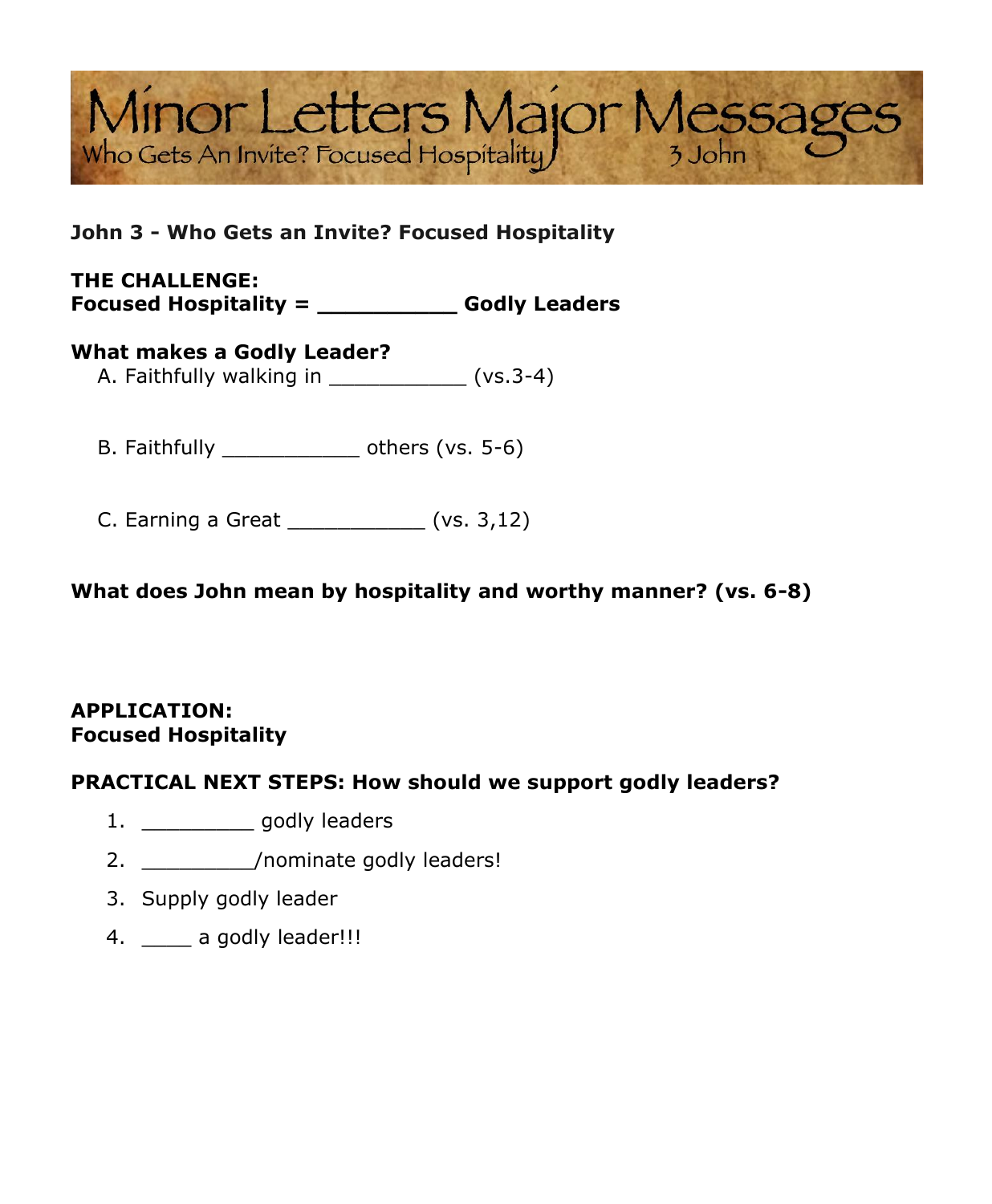## *Upcoming Events*

- **Sept 5** 9:30am Pastor Kevin, Men's Chorus
- **Sept 6** Labor Day Office Closed
- **Sept 7** 8:00am Prayer Meeting
	- 1:30pm Women's Mission Circle
		- 7:00pm Elder Meeting *If you are interested in membership or baptism, please contact Pastor Kevin.*
- **Sept 8** 6:00pm Intermediate Band Practice
	- 6:20pm Sonshine Singers, Jr Choir
	- 6:30pm Mixed Choir
		- 6:45pm Bible Class
		- 7:00pm High School Praise Team
	- 7:30pm Men's Chorus, High School Youth Group
- **Sept 12** 9:30am Pastor Doug, Special Music Ashlan Bruins
	- 10:45am Sunday School
		- 6:30pm Middle School Youth Group

## *Youth News*

**Soda donations** – The youth groups are looking for people to donate soda during this semester of youth group. If you're interested in helping out in this way, please check out the sign up on the information desk. Thanks!

**High School Ministry** – Our Fall Kickoff is Wednesday September 8<sup>th</sup>! Meet at church at 7:30 for pizza and cotton candy, and then we'll break up into groups for Hide and Seek: Auto Edition. Start thinking of the best places to hide a car in Waupun and vague > specific clues to get the other cars there! Bring your friends!

**Middle School Ministry** – Our Fall Kickoff is Sunday September 12<sup>th</sup>, 6:30-8pm and we're starting off with an epic night of Color Wars! We'll provide the t-shirts, paint, and snacks, you bring your friends, wear old clothes, and bring a towel to sit on for the drive home! See you soon!

## *Bulletin Board News*

**Offering** may be placed in one of the three white offering boxes located in the lobby. Upcoming benevolent schedule: 9/5 Missionary Salary, 9/12 REACH Waupun, 9/19 Missionary Salary.

**CCCD Van Fund –** We are collecting donations for a new van for the Caribbean Christian Centre for the Deaf. The goal is to collect a total of \$20,000. Donations should be labeled CCCD van fund (on the envelope or check memo) and may be placed in the offering boxes in the lobby.

**Congrats** to Burt & Connie Wiersema as they celebrate their 58<sup>th</sup> wedding anniversary on September 7<sup>th</sup>.

**College Addresses –** Parents of college students, please give Megan your child's college address, so we can send them care packages this year.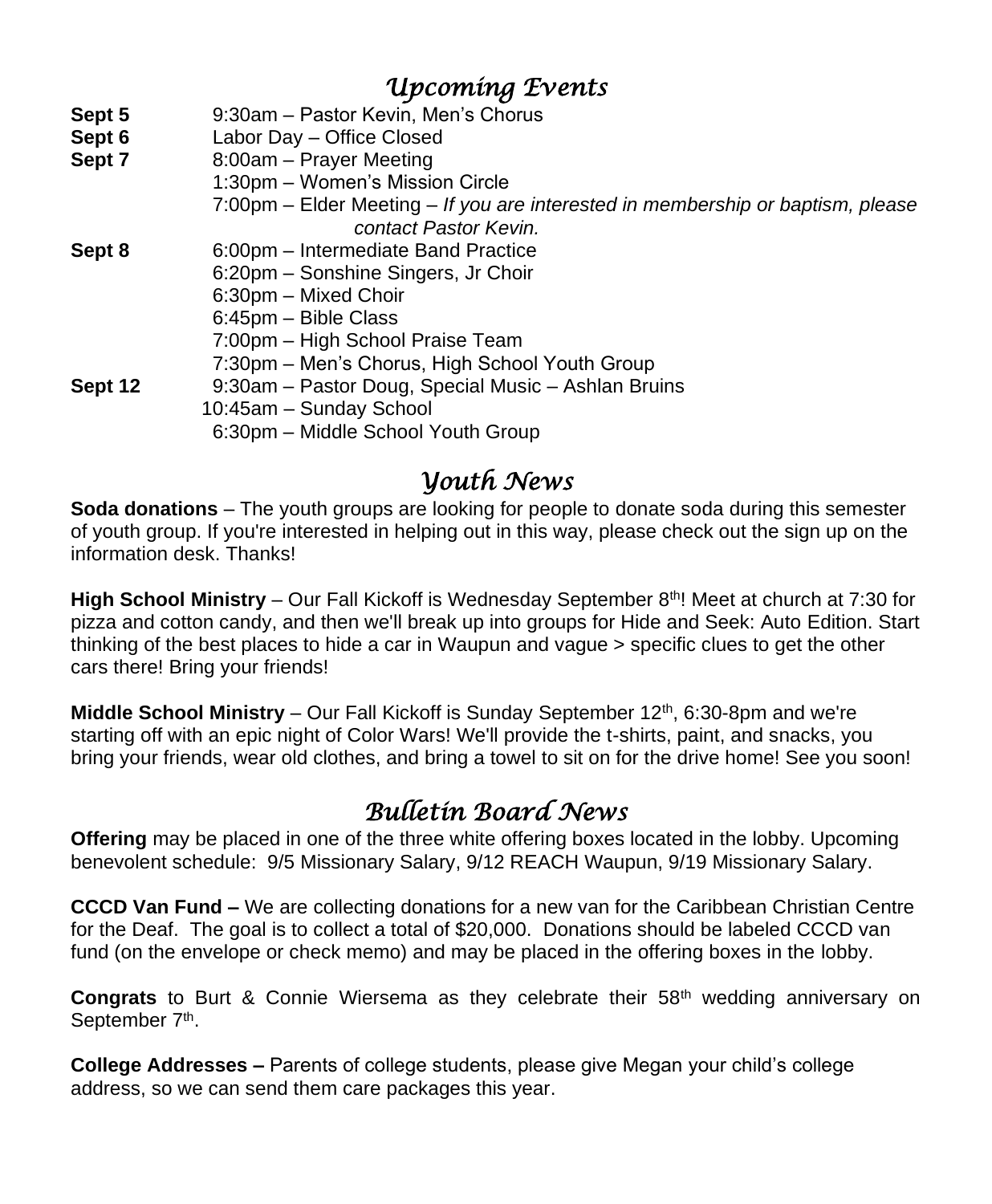**Sample Nomination Ballots** for Elder and Deacon were in your mailbox last week. Prayerfully consider who you will nominate. We will be nominating in church on Sunday, September 12<sup>th</sup>. You can bring any absentee nominations (please use the sample nomination ballot for this) to the church office before then, in an envelope with your name on it. If you've misplaced yours, there are copies at the Information Center.

**ONE Waupun Bible Study – Evangelism** This October / November, ONE Waupun will be offering a 6-week Bible Study for men and women on the topic of evangelism. As Christians, we have been called by God to lead others to Jesus Christ. But many Christians have some uncertainty about how to effectively share the gospel. How can I articulate my faith in Jesus in a manner that conveys hope, love, and peace? To learn more about this study or to sign up for the morning or evening session, go to [www.onewaupun.com/grow/evangelism.cfm.](https://na01.safelinks.protection.outlook.com/?url=https%3A%2F%2Fwww.google.com%2Furl%3Fq%3Dhttp%253A%252F%252Fwww.onewaupun.com%252Fgrow%252Fevangelism.cfm%26sa%3DD%26ust%3D1630160392492000%26usg%3DAOvVaw37qjuwSzTa9FTNT75-XNJX&data=04%7C01%7C%7C6d65ae26e6164956677608d9666537c9%7C84df9e7fe9f640afb435aaaaaaaaaaaa%7C1%7C0%7C637653407188679947%7CUnknown%7CTWFpbGZsb3d8eyJWIjoiMC4wLjAwMDAiLCJQIjoiV2luMzIiLCJBTiI6Ik1haWwiLCJXVCI6Mn0%3D%7C1000&sdata=16KcJO6S7mK6ORbqtnMJ9ubgWwmKhRfk7K4N2ty7rv8%3D&reserved=0)

## *Opportunities to Get Involved*

**Too Busy?** Me too! Join Pastor Doug starting September 12<sup>th</sup> during the Sunday School hour in the yellow room, for a 12-week journey together as we explore what it looks like to follow Jesus' rhythms of work and rest using the book *An Unhurried Life*. Please sign up at the information desk this Sunday, or by emailing Megan at [office@altoreformedchurch.org](mailto:office@altoreformedchurch.org) , so we can order books. The cost of the book is \$14 and you can simply place payment in the offering boxes.

**Mixed Choir** will be starting on Wednesday, September 8<sup>th</sup> at 6:30pm. We encourage anyone who loves to sing to join us for a time of lifting your voice in singing praise to our great God!

**Men's Chorus** practice starts Wednesday, September 8<sup>th</sup>! Any men interested in making a joyful noise with us, join us at 7:30pm for a few songs and Tony's pizza.